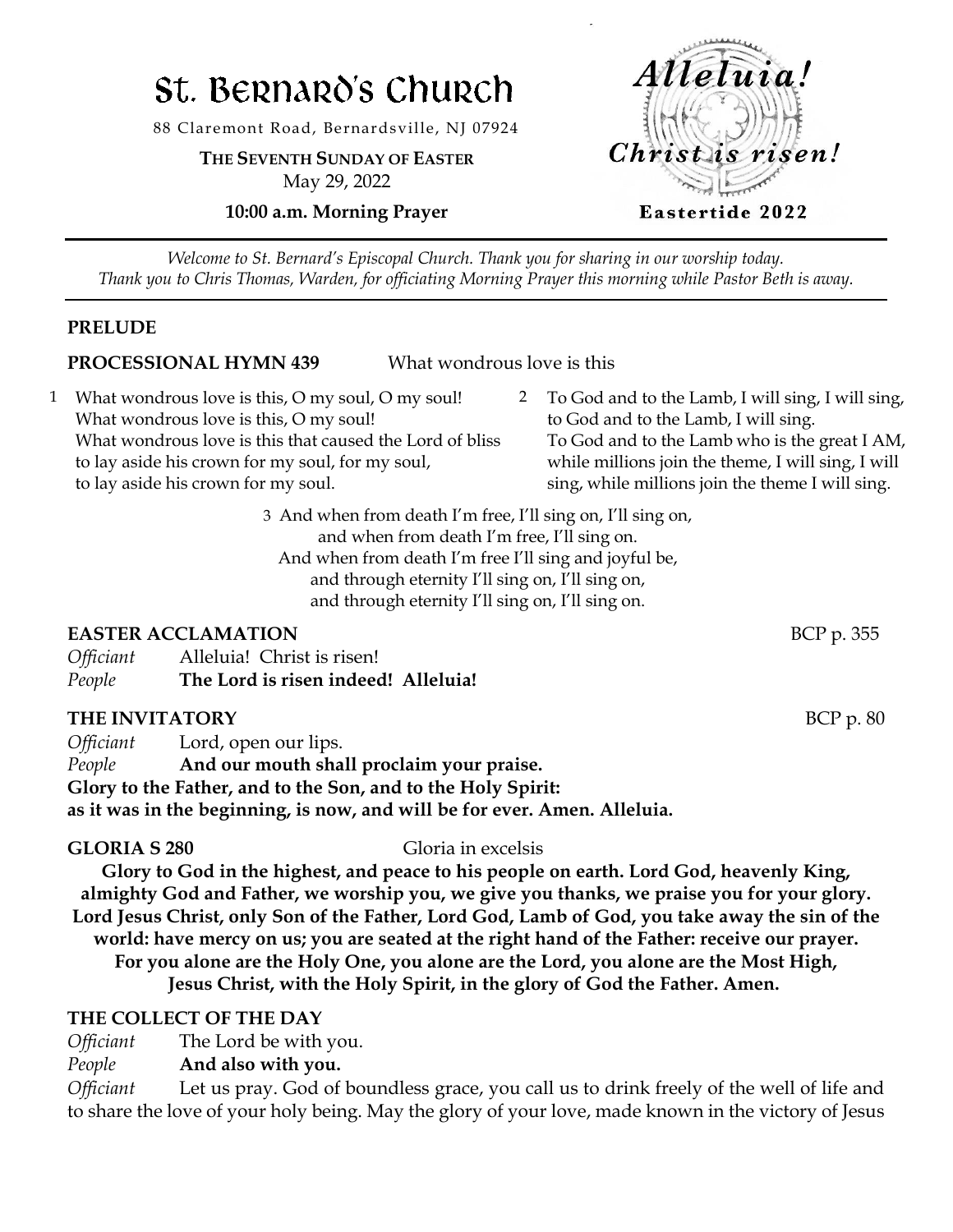Christ, our Savior, transform our lives and the world he lived and died to save. We ask this in Christ's name and for his sake. **Amen.**

**COLLECT FOR MEMORIAL DAY** *(A Thanksgiving for Heroic Service)* BCP p. 839 *Officiant* O Judge of the nations, we remember before you with grateful hearts the men and women of our country who in the day of decision ventured much for the liberties we now enjoy. Grant that we may not rest until all the people of this land share the benefits of true freedom and gladly accept its disciplines. This we ask in the Name of Jesus Christ our Lord. **Amen.**

#### **FIRST READING:** Acts 16:16-34 *Al Hudgins in church*

*Lector* A Reading from the Acts of the Apostles.

With Paul and Silas, we came to Philippi in Macedonia, a Roman colony, and, as we were going to the place of prayer, we met an enslaved girl who had a spirit of divination and brought her owners a great deal of money by fortune-telling. While she followed Paul and us, she would cry out, "These men are slaves of the Most High God, who proclaim to you a way of salvation." She kept doing this for many days. But Paul, very much annoyed, turned and said to the spirit, "I order you in the name of Jesus Christ to come out of her." And it came out that very hour. But when her owners saw that their hope of making money was gone, they seized Paul and Silas and dragged them into the marketplace before the authorities. When they had brought them before the magistrates, they said, "These men are disturbing our city; they are Jews and are advocating customs that are not lawful for us as Romans to adopt or observe." The crowd joined in attacking them, and the magistrates had them stripped of their clothing and ordered them to be beaten with rods. After they had given them a severe flogging, they threw them into prison and ordered the jailer to keep them securely. Following these instructions, he put them in the innermost cell and fastened their feet in the stocks. About midnight Paul and Silas were praying and singing hymns to God, and the prisoners were listening to them. Suddenly there was an earthquake, so violent that the foundations of the prison were shaken; and immediately all the doors were opened and everyone's chains were unfastened. When the jailer woke up and saw the prison doors wide open, he drew his sword and was about to kill himself, since he supposed that the prisoners had escaped. But Paul shouted in a loud voice, "Do not harm yourself, for we are all here." The jailer called for lights, and rushing in, he fell down trembling before Paul and Silas. Then he brought them outside and said, "Sirs, what must I do to be saved?" They answered, "Believe on the Lord Jesus, and you will be saved, you and your household." They spoke the word of the Lord to him and to all who were in his house. At the same hour of the night he took them and washed their wounds; then he and his entire family were baptized without delay. He brought them up into the house and set food before them; and he and his entire household rejoiced that he had become a believer in God. *Lector* The Word of the Lord. *People* **Thanks be to God.**

#### **PSALM 97** *sung by the soloist* BCP pp. 726-727

*1 The LORD is King; let the earth rejoice; let the multitude of the isles be glad. 2 Clouds and darkness are round about him, righteousness and justice are the foundations of his throne. 3 A fire goes before him and burns up his enemies on every side. 4 His lightnings light up the world; the earth sees it and is afraid. 5 The mountains melt like wax at the presence of the LORD, at the presence of the Lord of the whole earth.*

*6 The heavens declare his righteousness, and all the peoples see his glory.*

*7 Confounded be all who worship carved images and delight in false gods! Bow down before him, all you gods.*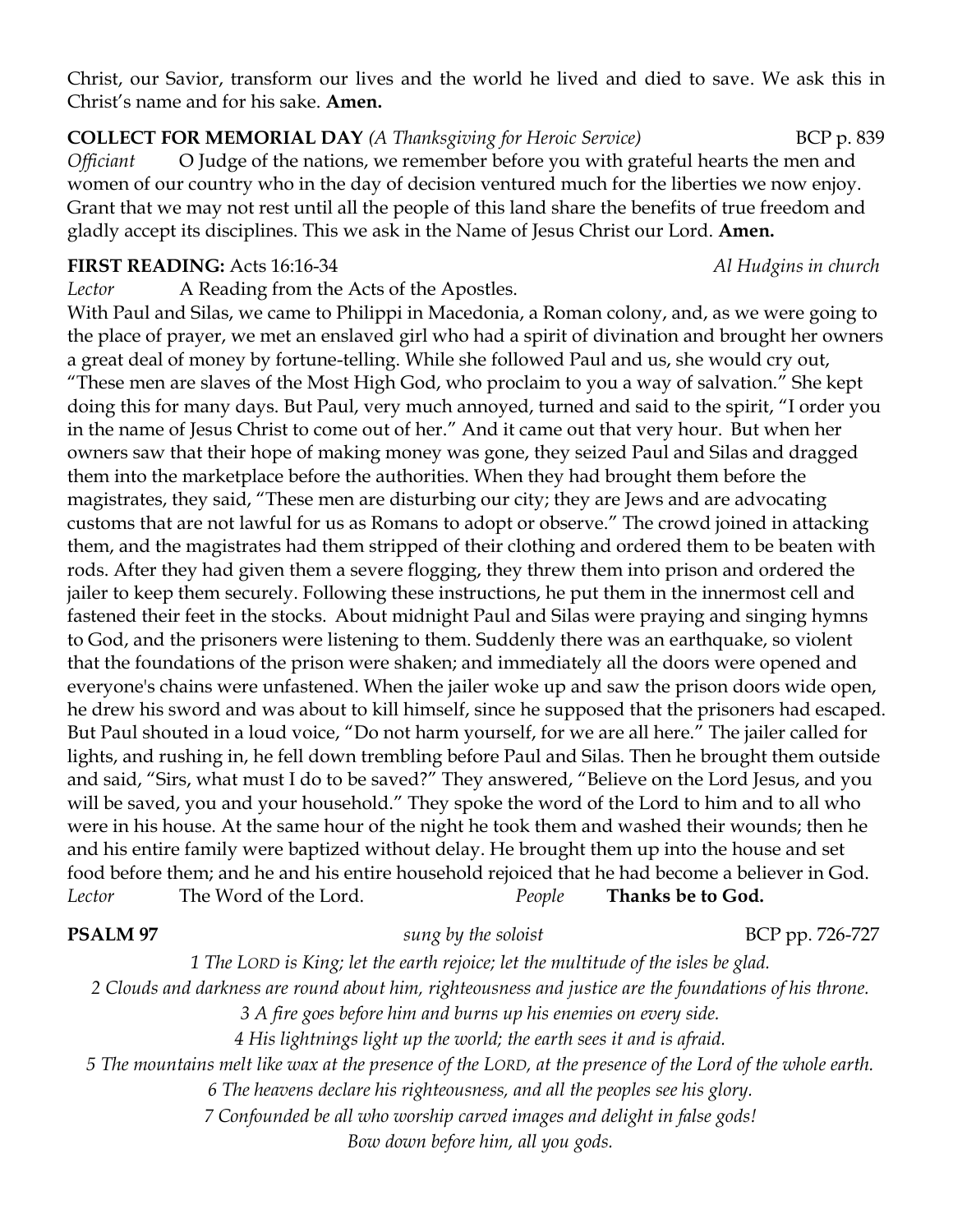*8 Zion hears and is glad, and the cities of Judah rejoice, because of your judgments, O LORD. 9 For you are the LORD, most high over all the earth; you are exalted far above all gods. 10 The LORD loves those who hate evil; he preserves the lives of his saints and delivers them from the hand of the wicked.*

*11 Light has sprung up for the righteous, and joyful gladness for those who are truehearted. 12 Rejoice in the LORD, you righteous, and give thanks to his holy Name.*

**SECOND READING:** Revelation 22:12-14, 16-17, 20-21 *Beth Gustafson in church*

*Lector* A Reading from the Revelation to John. At the end of the visions I, John, heard these words: "See, I am coming soon; my reward is with me, to repay according to everyone's work. I am the Alpha and the Omega, the first and the last, the beginning and the end." Blessed are those who wash their robes, so that they will have the right to the tree of life and may enter the city by the gates. "It is I, Jesus, who sent my angel to you with this testimony for the churches. I am the root and the descendant of David, the bright morning star." The Spirit and the bride say, "Come." And let everyone who hears say, "Come." And let everyone who is thirsty come. Let anyone who wishes take the water of life as a gift. The one who testifies to these things says, "Surely I am coming soon." Amen. Come, Lord Jesus! The grace of the Lord Jesus be with all the saints. Amen.

*Lector* The Word of the Lord. *People* **Thanks be to God.**

*The people stand for the hymn and are seated following it.*

## **GRADUAL HYMN 603** When Christ was lifted from the earth

| 1 When Christ was lifted from the earth, | 2 Still east and west his love extends |
|------------------------------------------|----------------------------------------|
| his arms stretched out above             | and always, near or far,               |
| through every culture, every birth,      | he calls and claims us as his friends  |
| to draw an answering love.               | and loves us as we are.                |

3 Thus freely loved, though fully known, may I in Christ be free to welcome and accept his own as Christ accepted me.

### **THE HOLY GOSPEL:** John 17:20-26 *John Smith in church*

*Lector* A Reading from the Gospel of John.

Jesus prayed for his disciples, and then he said. "I ask not only on behalf of these, but also on behalf of those who will believe in me through their word, that they may all be one. As you, Father, are in me and I am in you, may they also be in us, so that the world may believe that you have sent me. The glory that you have given me I have given them, so that they may be one, as we are one, I in them and you in me, that they may become completely one, so that the world may know that you have sent me and have loved them even as you have loved me. Father, I desire that those also, whom you have given me, may be with me where I am, to see my glory, which you have given me because you loved me before the foundation of the world. Righteous Father, the world does not know you, but I know you; and these know that you have sent me. I made your name known to them, and I will make it known, so that the love with which you have loved me may be in them, and I in them."

*Lector* The Word of the Lord. *People* **Thanks be to God.**

**THE SERMON** "An In-Between Place," sermon by the Rev. Kirk Alan Kubicek, from Sermons that Work (The Episcopal Church)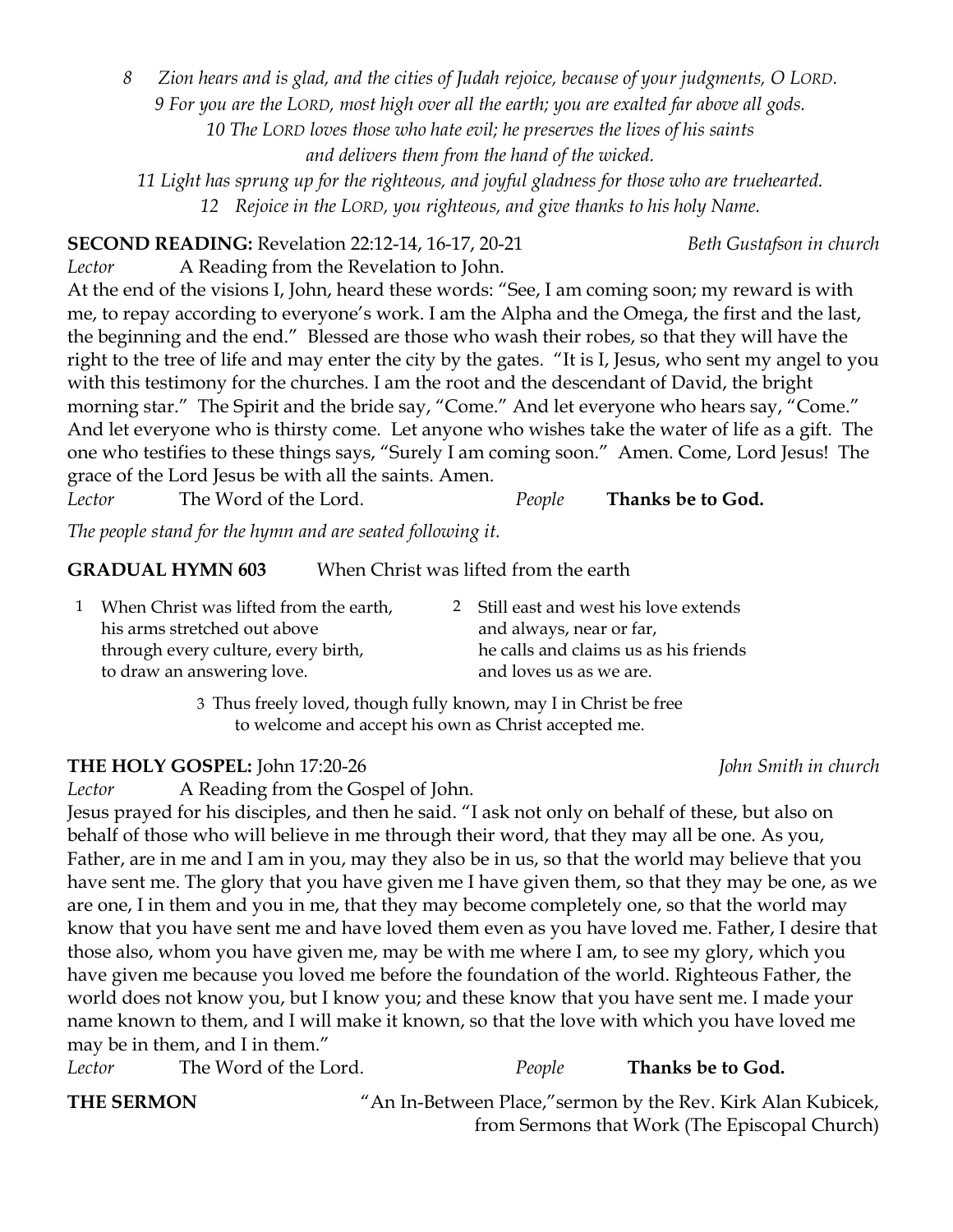#### **EASTERTIDE PRAYERS OF THE PEOPLE** *John Smith in church*

|        | <u>nom common worship, church or England</u>                                                                                                                                                                                                                       |
|--------|--------------------------------------------------------------------------------------------------------------------------------------------------------------------------------------------------------------------------------------------------------------------|
| Leader | We pray to Jesus who is present with us to eternity.                                                                                                                                                                                                               |
|        | Jesus, light of the world, bring the light and peace of your gospel to the nations.<br>Jesus, Lord of life,                                                                                                                                                        |
| People | In your mercy, hear us.                                                                                                                                                                                                                                            |
| Leader | Jesus, bread of life, give food to the hungry and nourish us all with your word.<br>Jesus, Lord of life,                                                                                                                                                           |
| People | In your mercy, hear us.                                                                                                                                                                                                                                            |
| Leader | Jesus, our way, our truth, our life, be with us and all who follow you in the way.<br>Deepen our appreciation of your truth and fill us with your life.<br>Jesus, Lord of life,                                                                                    |
| People | In your mercy, hear us.                                                                                                                                                                                                                                            |
| Leader | Jesus, Good Shepherd who gave your life for the sheep, recover the straggler, bind<br>up the injured, strengthen the sick, and lead the healthy and strong to new pastures.<br>We pray for those on our Prayer List: <i>(read names)</i> .<br>Jesus, Lord of life, |
| People | In your mercy, hear us.                                                                                                                                                                                                                                            |
| Leader | Jesus, the resurrection and the life, we give you thanks for all who have lived and<br>believed in you. We pray for all who have died. Raise us with them to eternal life.<br>Jesus, Lord of life,                                                                 |
| People | In your mercy, hear us, / accept our prayers, / and be with us always. Amen.                                                                                                                                                                                       |

**COLLECT** *from Bishops United Against Gun Violence and the Episcopal Public Policy Network Officiant* Let us pray. O God who Remembers, we hold before you all who have died from the plague of gun violence in our land. We remember those who have taken their lives with a gun, those who have died in school shootings and mass shootings, those who have died by a gun in the course of an argument or from abuse or by accident or during the commission of a crime. We lift our voices in sorrow and frustration knowing that every life is infinitely valuable to you. Receive all who have died into the arms of your mercy, bless those who mourn with the hope of eternal life, and strengthen our hearts and our arms to bring an end to this scourge. This we pray in the name of the one who overcame the power of death, your son, Jesus Christ. **Amen.**

# **THE APOSTLES' CREED** BCP p. 120

**I believe in God,** / **the Father almighty, creator of heaven and earth.** / **I believe in Jesus Christ,**  / **his only son, our Lord.** / **He was conceived by the power of the Holy Spirit / and born of the Virgin Mary.** / **He suffered under Pontius Pilate,** / **was crucified, died, and was buried.** / **He descended to the dead.** / **On the third day he rose again.** / **He ascended into heaven,** / **and is seated at the right hand of the Father.** / **He will come again to judge the living and the dead.** / **I believe in the Holy Spirit,** / **the holy catholic Church,** / **the communion of saints,** / **the forgiveness of sins,** / **the resurrection of the body,** / **and the life everlasting. Amen.**

### **THE LORD'S PRAYER** BCP p. 97

*Officiant* The Lord be with you. *People* **And also with you.** *Officiant* Let us pray.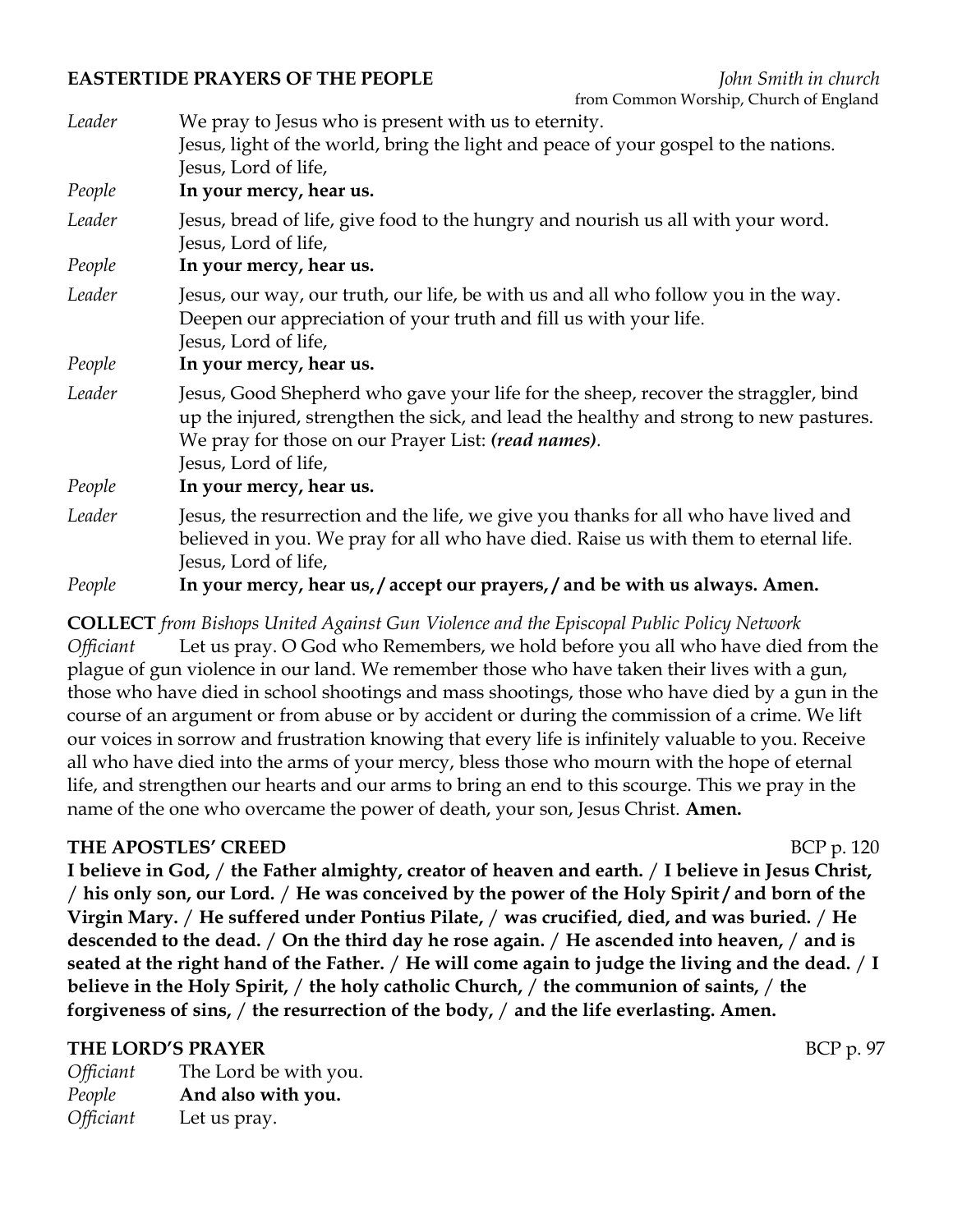**Our Father, who art in heaven, hallowed be thy Name, thy kingdom come, thy will be done, on earth as it is in heaven. Give us this day our daily bread. And forgive us our trespasses, as we forgive those who trespass against us. And lead us not into temptation, but deliver us from evil. For thine is the kingdom, and the power, and the glory, for ever and ever. Amen.**

*During the Offertory Solo an offering is collected for God's mission and ministry. Thank you for your generosity.*

**OFFERTORY SOLO** Hear the thunder by Stephen Pearson

*Hear, hear the thunder, as the lightning slaps the sky! See the earth tremble at the power of God on High!*

*The heavens themselves proclaim Your righteousness, O Lord! The people behold Your glory! You shed Your light upon the righteous and true. God — the people rejoice in Thee!*

#### **PRESENTATION OF THE OFFERING** *Lasst uns erfreuen*

**Praise God, from whom all blessings flow; praise God, all creatures here below; Alleluia, Alleluia. Praise God above, ye heavenly host; praise Father, Son and Holy Ghost. Alleluia, Alleluia, Alleluia, Alleluia, Alleluia.**

#### **WELCOME AND ANNOUNCEMENTS**

#### **A COLLECT FOR GUIDANCE** BCP p. 100

Let us pray. Heavenly Father, in you we live and move and have our being: We humbly pray you so to guide and govern us by your Holy Spirit, that in all the cares and occupations of our life we may not forget you, but may remember that we are ever walking in your sight; through Jesus Christ our Lord. **Amen.**

#### **PRAYER FOR MISSION** BCP p. 101

Lord Jesus Christ, you stretched out your arms of love on the hard wood of the cross that everyone might come within the reach of your saving embrace: So clothe us in your Spirit that we, reaching forth our hands in love, may bring those who do not know you to the knowledge and love of you; for the honor of your Name. **Amen.**

*Please stand as you are able.*

|        | THE GREAT "I AM" STATEMENTS from the Gospel of John |
|--------|-----------------------------------------------------|
| Leader | Jesus said: I am the light of the world.            |
| People | Your light drives out the darkness.                 |
| Leader | I am the way, the truth, and the life.              |
| People | Your way has brought true hope.                     |
| Leader | I am the resurrection and the life.                 |
| People | You broke the power of death.                       |
| Leader | I am the bread of life.                             |
| People | You feed and fill the hungry.                       |
| Leader | I am the true vine.                                 |
| People | Your life becomes our life.                         |
| Leader | I am the good shepherd.                             |
| People | You guide and lead us on.                           |

*Celtic Worship Through the Year p. 5 Leader* Jesus said: I am the light of the world. *Beth Gustafson in church*